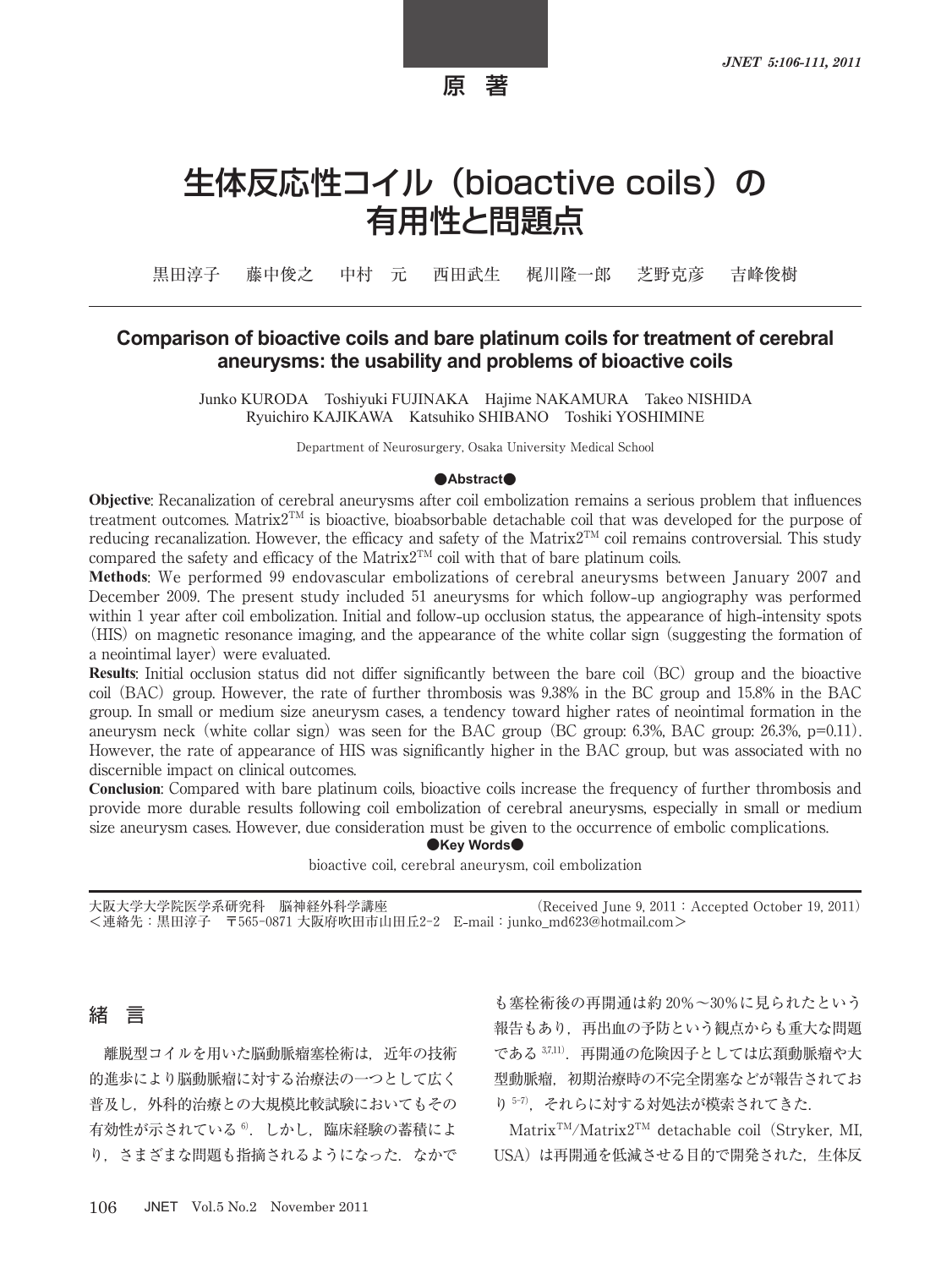応性コイルである.動脈瘤を物理的に閉塞するだけで なく、プラチナコイル上に巻きつけられたポリグリコ ール酸とポリ乳酸の共重合性生体吸収性ポリマー (polyglycolic/polylactic acid copolymer; PGLA) が分解 吸収される過程で組織再生を促し,瘤頚部の内皮新生や 動脈瘤内の器質化を惹起することで再開通のリスクを軽 減するとされている<sup>9</sup>. Matrix2<sup>TM</sup> コイルを用いた臨床 成績については、短期および中長期のいずれにおいても 良好な治療成績が報告されている 1,3-5,9,15). 今回われわれ は、bioactive coil を用いた動脈瘤塞栓術と, bare platinum coil を用いた動脈瘤塞栓術での治療成績を比較し, bioactive coil の有用性と問題点を検討したので報告する.

### 対象と方法

当院にて 2007 年 1 月から 2009 年 12 月までに動脈瘤 瘤内塞栓術を行い, 術後1年以内に follow up の血管造 影検査を行った脳動脈瘤 47 症例, 51 病変(破裂 6 病変, 未破裂45病変)を対象とした. 塞栓術は、未破裂動脈 瘤に対しては全例局所麻酔下に,破裂動脈瘤に対しては 全身麻酔下に行った.また,未破裂例では塞栓術の 1 週 間前より抗血小板 2 剤の内服を開始し,術中はヘパリン 静脈内投与にて activated clotting time(ACT)を前値 の $1.5$ ~2 倍に延長させ、術後はアルガトロバン 120 mg/ 日を2日間持続投与し、抗凝固療法を行った. 抗血小板 薬は術後最低1ヵ月間は2剤併用を継続し、その後は適 宜漸減あるいは中止した.破裂例では,術中ガイディン グカテーテル留置後にヘパリンの静脈内投与を行い,未 破裂例と同様に ACT を延長させ、術後の抗凝固療法お よび抗血小板療法は行わなかった. 破裂,未破裂のいず れにおいても必要に応じ,balloon assist などの adjunctive technique を併用した. これらの症例に対し、治療直後 および follow up での脳血管造影検査における塞栓状況, 動脈瘤頚部での内皮新生を示唆する white collar sign<sup>2)</sup> (Fig. 1)の有無,術後 magnetic resonance imaging(MRI) 拡散強調画像での high intensity spots(HIS)の有無に ついて retrospective に比較・検討を行った.

#### 結 果

結果を Table 1 に示す. bare platinum coil のみを用 いて動脈瘤塞栓術を行った 28 症例 32 動脈瘤を bare coil 群(BC 群)とし,全体のコイル長に対し Matrix2TM 長 の占める割合が 40%以上のものであった 19 症例 19 動



Fig. 1 White collar sign (black arrow) The aneurysm is completely occluded with marked separation between the coil mass and parent artery, suggesting formation of a neointimal layer.

脈瘤を bioactive coil 群(BAC 群)とした.BAC 群にお ける bioactive coil の使用状況の詳細は Table 2 に示す 通りである.

また, 術中, adjunctive technique として BC 群の 23 例(71.9%),BAC 群の 14 例(73.7%)に対し balloon assist technique を用いた. 年齢, 性別, 動脈瘤の大きさ, ネ ックの広さ,および follow**-**up の時期について,両群で 差は認められなかった. 治療終了時および follow up 時 の結果を Table 3に示す. 治療終了時および follow up 時の塞栓状況は Raymond 分類 14)に準じて評価した. 治 療終了時の塞栓状況は、完全閉塞 (complete obliteration; CO) が得られたものは BC 群で 20 例 (62.5%), BAC 群で 12 例 (63.2%), ネックの残存 (residual neck; RN) が見られたものは BC 群で 10 例 (31.3%), BAC 群で 5 例(26.3%),瘤内への血流残存(residual aneurysm; RA) が見られたものは BC 群で2例 (6.25%), BAC 群 で2例(10.5%)であり、明らかな有意差は認められな かった. follow up の血管造影では, BC 群の 22 例 (68.8 %), BAC 群の 14 例 (73.7%) が CO, BC 群の 10 例 (31.3) %), BAC 群の 4 例 (21.0%) が RN となっており, RA であったものは BC 群では認められず,BAC 群で 1 例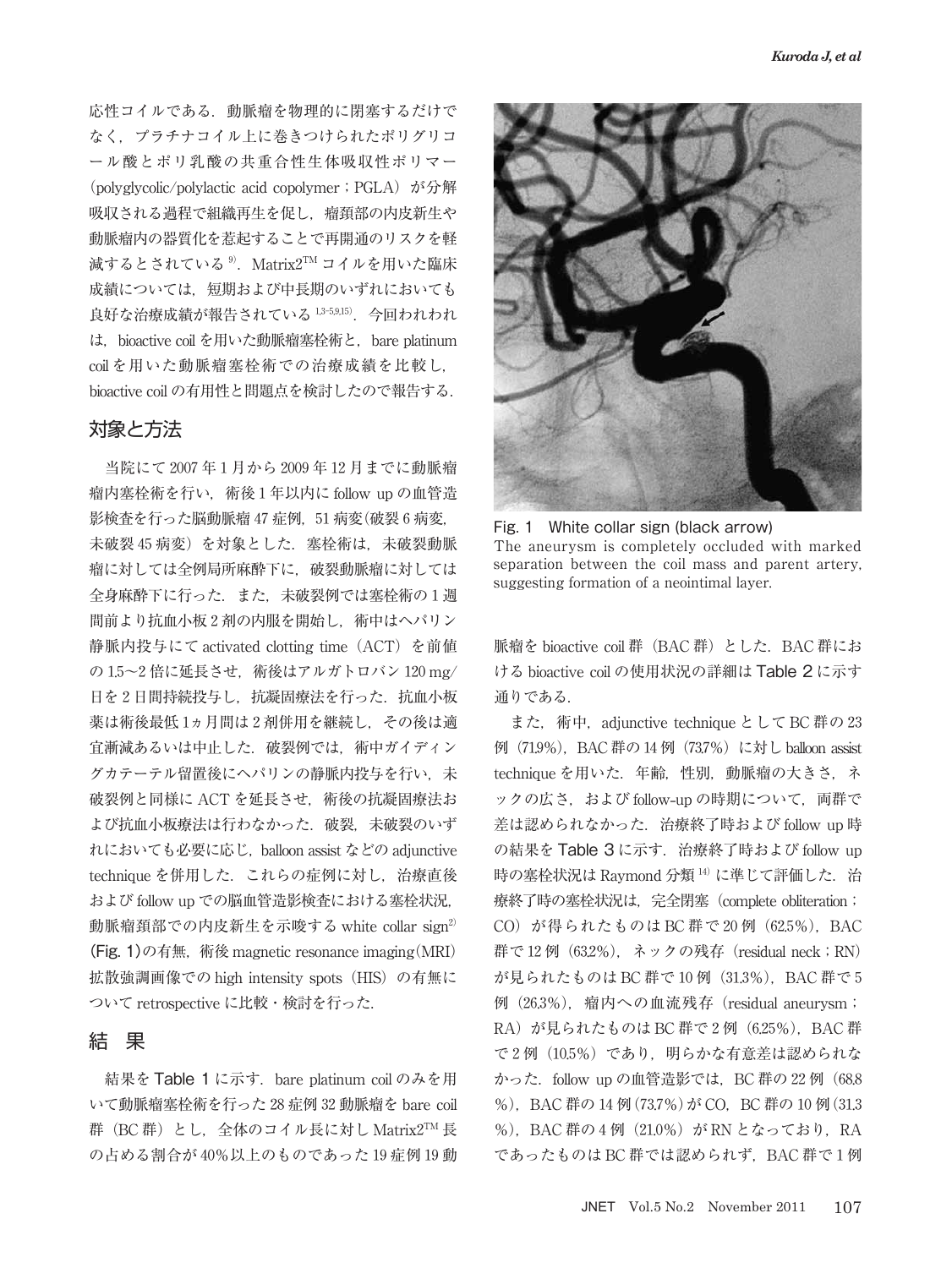|                       | Bare coil      | Bioactive coil | p value |
|-----------------------|----------------|----------------|---------|
| No. of patients       | 28             | 19             |         |
| No. of aneurysms      | 32             | 19             |         |
| Sex                   |                |                |         |
| M                     | 9              | $\overline{2}$ | 0.68    |
| F                     | 19             | 17             | 0.57    |
| Age                   | $59.5 \pm 8.9$ | $60.8 \pm 8.2$ | 0.61    |
| Unruptured            | 26             | 19             | 0.56    |
| Ruptured              | 6              | $\Omega$       |         |
| Aneurysm location     |                |                |         |
| ICA                   | 20             | 12             |         |
| <b>ACA</b>            | 5              |                |         |
| <b>MCA</b>            | $\overline{2}$ | 3              |         |
| BA-VA                 | 5              | 3              |         |
| Aneurysm size (mm)    |                |                |         |
|                       | $6.3 \pm 0.5$  | $5.6 \pm 0.7$  | 0.44    |
| Neck size             |                |                |         |
| D/N > 1.5             | 16             | 6              | 0.38    |
| $\rm{D/N}$ $\leq 1.5$ | 16             | 13             | 0.13    |
| Follow-up (months)    | $4.1 \pm 0.3$  | $3.5 \pm 0.4$  | 0.23    |

Table 1 Summary of the presented cases

Abbreviations

ACA:anterior cerebral artery, BA:basilar artery, D/N:dome**-**neck ratio, F:female, ICA: internal carotid artery, M: male, MCA: middle cerebral artery, VA: vertebral artery

| case             | size(mm)                       | total coil length (cm) | $BAC$ length $(cm)$ | BAC rate $(\%)$ |
|------------------|--------------------------------|------------------------|---------------------|-----------------|
| 1                | $3.06 \times 3.93 \times 4.37$ | 13                     | 10                  | 76.9            |
| $\boldsymbol{2}$ | $3.0 \times 4.1 \times 3.1$    | 11                     | 11                  | 100.0           |
| 3                | $2.67 \times 4.22 \times 4.07$ | 25                     | 16                  | 64.0            |
| 4                | $6.14 \times 8.73 \times 7.36$ | 92                     | 92                  | 100.0           |
| 5                | $4.2 \times 4.3 \times 4.7$    | 33                     | 28                  | 84.8            |
| $\boldsymbol{6}$ | $5.3 \times 5 \times 3.6$      | 20                     | 17                  | 85.0            |
| 7                | $5.6 \times 4.2 \times 3.8$    | 22                     | 18                  | 81.8            |
| 8                | $4.6 \times 4.6 \times 3.8$    | 24                     | 15                  | 62.5            |
| 9                | $5.7 \times 4.4 \times 4.4$    | 32                     | 22                  | 68.8            |
| 10               | $3.5 \times 4.6 \times 3.5$    | 13                     | 11                  | 84.6            |
| 11               | $2.84 \times 2.32 \times 3.49$ | 7                      | $\overline{4}$      | 57.1            |
| 12               | $2.7 \times 3.6 \times 3.8$    | 15                     | 12                  | 80.0            |
| 13               | $4.25 \times 9.68 \times 7.82$ | 124                    | 118                 | 95.2            |
| 14               | $2.69 \times 3.97 \times 4.38$ | 18                     | 14                  | 77.8            |
| 15               | $2.57 \times 3.33 \times 3.73$ | 14                     | 6                   | 42.9            |
| 16               | $4.58 \times 5.34 \times 6.64$ | 36                     | 36                  | 100.0           |
| 17               | $3.97 \times 4.82 \times 4.70$ | 32                     | 24                  | 75.0            |
| 18               | $3.57 \times 13.1 \times 11.1$ | 272                    | 166                 | 61.0            |
| 19               | $3.90 \times 4.41 \times 5.35$ | 30                     | 12                  | 40.0            |
|                  |                                | $44 \pm 61$            | $33 \pm 42$         | $75.7 \pm 17.4$ |

Table 2 Bioactive coils usage

In the BAC group, more than 40% of the total coil length used in aneurysm embolization was bioactive.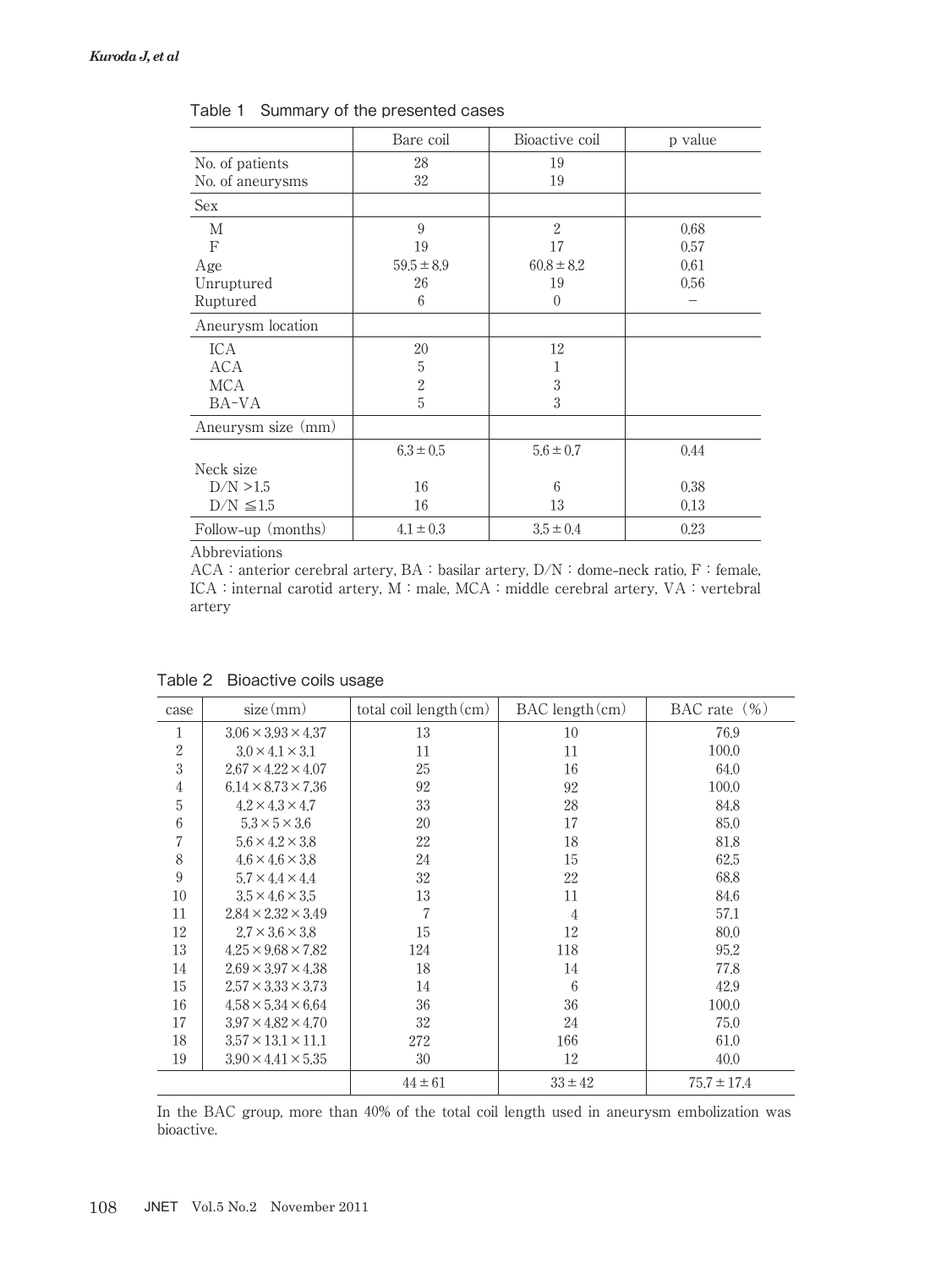|                    | Bare coil           | Bioactive coil               | $\dot{p}$ |
|--------------------|---------------------|------------------------------|-----------|
| Initial            |                     |                              |           |
| CO                 | $(62.5\%)$<br>20    | $12(63.2\%)$                 | 0.58      |
| RN                 | $(31.3\%)$<br>10    | $(26.3\%)$<br>5              | 0.62      |
| RA                 | $2(6.25\%)$         | $(10.5\%)$<br>$\overline{2}$ | 0.69      |
| Follow-up          |                     |                              |           |
| CO                 | $(68.8\%)$<br>22    | $(73.7\%)$<br>14             | 0.57      |
| <b>RN</b>          | $(31.3\%)$<br>10    | $(21.0\%)$<br>4              | 0.63      |
| RA                 | $0\%$ )<br>$\theta$ | $(5.3\%)$                    |           |
| Adjunct technique  |                     |                              |           |
| balloon assist     | $23(71.9\%)$        | 14 (73.7%)                   |           |
| Further thrombosis |                     |                              | 0.56      |
|                    | $3(9.38\%)$         | $3(15.8\%)$                  |           |
| White collar sign  |                     |                              | 0.11      |
| $^{+}$             | $2(6.3\%)$          | $5(26.3\%)$                  |           |
|                    | $(93.8\%)$<br>30    | $(73.7\%)$<br>14             |           |
| HIS                |                     |                              | 0.017     |
| $^{+}$             | $(12.5\%)$<br>4     | $(42.1\%)$<br>8              |           |
|                    | $(87.5\%)$<br>28    | $(57.9\%)$<br>11             |           |

Table 3 Results

No significant differences in both the initial and follow**-**up results were seen between the BC and BAC groups. HIS occurred significantly more frequently in the BAC group. While there was no significant statistical difference between groups BC and BAC, the BAC group had more frequent further thrombosis of aneurysms and new intima formation, indicating that BAC may prevent aneurysm recurrence. Abbreviations

CO: complete obliteration, HIS: high-intensity spots, RA: residual aneurysm,  $RN:residual$  neck

(5.3%)であった.RN から CO,あるいは RA から RNNR および CO に移行したもの,つまり塞栓状況が改 善されたものは BC 群で 9.38%,BAC 群で 15.8%であり, 有意差は認められないものの (p=0.56), BAC 群で多い 傾向にあった.動脈瘤ネック部分の内膜新生を示唆する と考えられている white collar sign の有無に関しては, BC 群の 2 例 (6.3%), BAC 群の 5 例 (26.3%) にみられ, 有意差は認められないものの BAC 群で多い傾向にあっ た(p=0.1113).white collar sign が見られたものの平均 瘤径は,BC 群で 3.8 ± 1.0mm,BAC 群で 4.5 ± 0.5mm であった.術後 MRI 拡散強調画像での high intensity spot (HIS) の有無に関しては, BC 群の 4 例 (12.5%), BAC 群の 8例 (42.1%) に見られ, BAC 群での術後 HISの発現率はBC群に比して有意に高かった (p=0.0174). しかし, HIS 陽性例の中で転帰に影響を与 えたものはなく, BC 群では 4 例中 4 例, BAC 群では 8

例中 7 例が無症候性であり、症候性であった BAC 群の 1例についても症状は3日間で消失した. BA 群, BAC 群ともに HIS 陰性例で術後に神経学的異常所見が出現 した例は認められなかった. また, adjunctive technique を併用した場合でも術後 HIS 陽性率と陰性率に有意な 影響は及ぼさなかった (BC群: p=0.58, BAC群: p=0.64).

#### 考 察

Matrix2TM は、platinum coil 上にポリグリコール酸と ポリ乳酸の共重合性生体吸収性ポリマー(polyglycolic/ polylactic acid copolymer; PGLA) が巻きつけられてお り,これが分解・吸収される過程で,動脈瘤内への炎症 細胞やマクロファージの浸潤,活性化による瘤内の器質 化が促進されると共に,bare platinum coil と比較してよ り早期に動脈瘤ネック部分での新生内膜形成を惹起する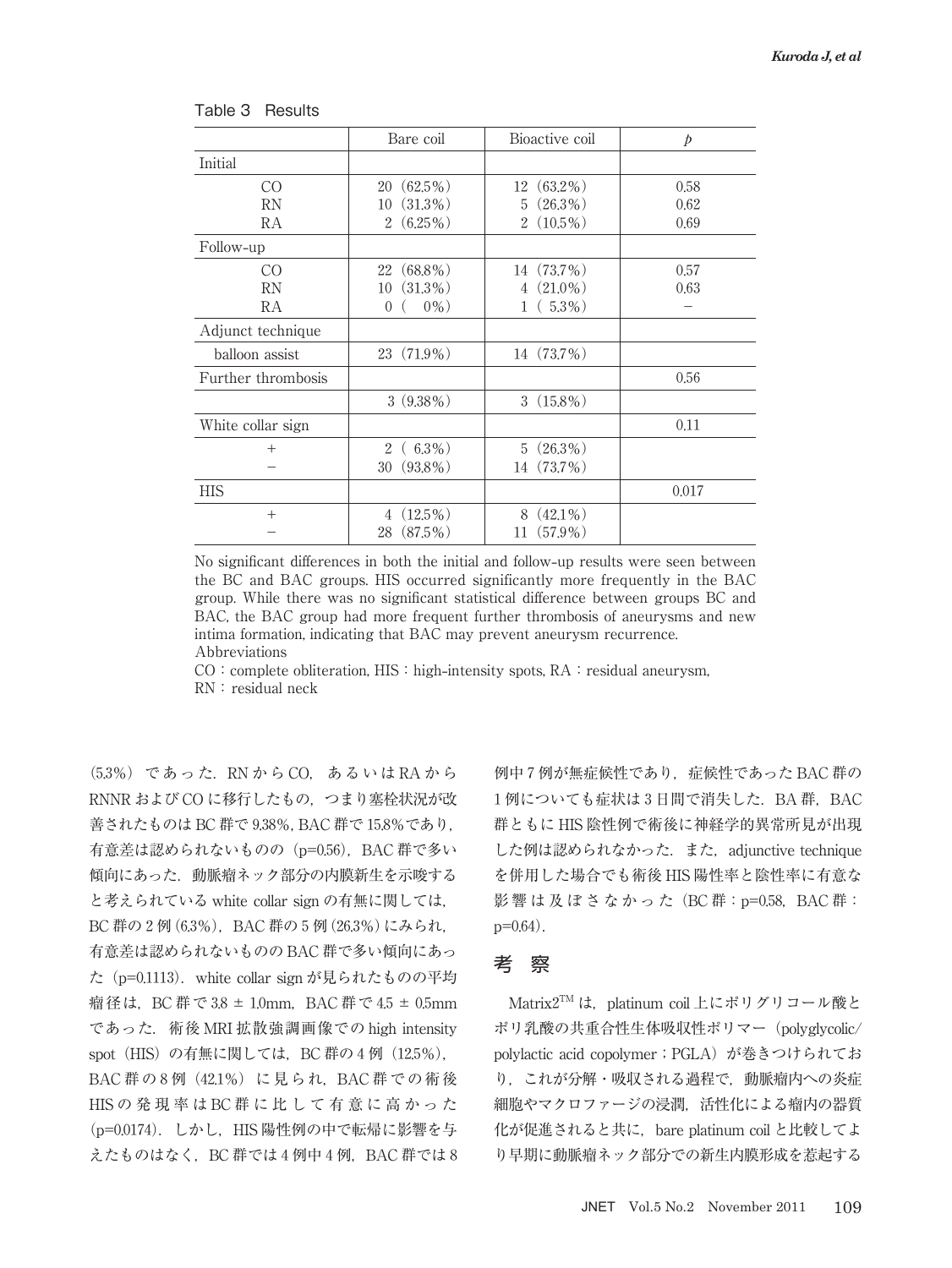生体反応性コイル (bioactive coil) である. これらの効 果により,塞栓術後の再開通率を低減させるとともに器 質化組織の退縮により動脈瘤の縮小が期待できると考え られている $8,10$ . 臨床においても, Matrix2TM は bare platinum coil による塞栓術と同等あるいはそれ以上の安 全性, 治療効果をもたらすという報告が見られている 1349). 石井らは Matrix2TM を用いた脳動脈瘤コイル塞栓術にお ける中期成績として、bare platinum coil を用いた群の  $20.9\%$ に再開通が認められたのに対し、Matrix $2^{TM}$ 群で は 9.4%にしか認められなかったと報告している 3. 一 方で, Youn らは, bare platinum coil 群と Matrix2<sup>™</sup>群 では全体的な再開通率はそれぞれ 5.3%と 14.0%であり, 有意な差はないとしながらも,動脈瘤の形状によるサブ グループで解析を行うと,体積が 50~200 mm<sup>3</sup> の動脈 瘤においては bare platinum coil 群では再開通率が 0%で あったのに対し, Matrix2<sup>TM</sup>群では13.1%であり, Matrix2TM 群の再開通率が有意に高かったと述べてい る.さらに初回治療時の体積塞栓率が 30%未満の動脈 瘤においても bare platinum coil 群での再開通率が 11.7 %であったのに対し、Matrix2TM 群の再開通率が 31.9% と有意に高かったと述べている <sup>16</sup>).今回報告したわれ われのシリーズでは,BAC 群と BC 群間で初期治療成 績に差がなかったにもかかわらず, BC 群に比し, BAC 群ではより良好な再開通予防効果と塞栓状況の改善効果 が得られた.また,動脈瘤ネック部分での white collar sign は大径瘤以外の BAC 群で多く見られる傾向にあ り, Matrix2TM が意図する, bioactive effect による再開 通率の低減が期待できる.しかし,Youn らも述べてい るように,径の大きな動脈瘤や初回治療時に十分な塞栓 を行えなかった動脈瘤では再開通が起こりやすいことが 知られており, bioactive coil を使用する際にも bare platinum coil での塞栓術時と同様に十分な塞栓を目指す ことが重要である. また、転帰には影響を及ぼさなかっ たものの,今回のわれわれのシリーズでも BAC 群は BC 群に比し有意に術後 MRI での HIS が多くみられ, 過去の報告でも述べられているように <sup>12</sup>,<sup>13</sup>),血栓塞栓性 合併症が起こりやすいという点に留意する必要がある. この原因のひとつとして, Matrix2TM では, bare platinum coil に比してコイル同士,コイルとカテーテルおよびコ イルと動脈瘤壁の摩擦がやや大きいことが挙げられる <sup>1</sup>). Matrix2TM では bare platinum coil と異なった特性を持つ ため,術者はこれらの特性を十分に理解した上で適切に

使用することが必要である.

#### 結 語

bioactive coil は、特に小径から中径の動脈瘤塞栓術後 の塞栓状況の改善および再開通予防効果のいずれも期待 することができる.しかし,大径瘤や十分な塞栓が行え なかった症例では再開通しやすいという報告もあり, bare platinum coil での塞栓術時と同様に tight packing が必要である. また. bioactive coil を用いた脳動脈瘤塞 栓術では術後 HIS の出現が多いという点にも留意しな ければならない.

#### 文 献

- 1)Fujinaka T, Kuroda J, Nakamura H, et al: Short**-**term Results of Embolization for Cerebral Aneurysms with Matrix2TM Detatchable Coils. CP Neurosurg 20:338-343, 2010.
- 2) Gonzalez NR, Patel AB, Murayama Y, et al: Angiographic evidence of aneurysm neck healing following endovascular treatment with bioactive coils. AJNR 26:912-914, 2005.
- 3)Ishii A, Murayama Y, Nien YL, et al: Immediate and midterm outcomes of patients with cerebral aneurysms treated with Matrix1 and Matrix2 coils: a comparative analysis based on a single**-**center experience in 250 consecutive cases. Neurosurgery 63:1071-1079, 2008.
- 4)Kang HS, Han MH, Kwon BJ, et al: Short**-**term outcome of intracranial aneurysms treated with polyglycolic acid/ lactide copolymer**-**coated coils compared to historical controls treated with bare platinum coils: a single**-**center experience. AJNR 26:1921-1928, 2005.
- 5)Linfante I, Akkawi NM, Perlow A, et al: Polyglycolide/ polylactide**-**coated platinum coils for patients with ruptured and unruptured cerebral aneurysms: a singlecenter experience. Stroke 36:1948-1953, 2005.
- 6)Molyneux A, Kerr R, Stratton I, et al: International Subarachnoid Aneurysm Trial (ISAT) of neurosurgical clipping versus endovascular coiling in 2143 patients with ruptured intracranial aneurysms: a randomized trial. J Stroke Cerebrovasc Dis 11:304-314, 2002.
- 7)Murayama Y, Nien YL, Duckwiler G, et al: Guglielmi detachable coil embolization of cerebral aneurysms: 11 years' experience. J Neurosurg 98:959-966, 2003.
- 8) Murayama Y, Tateshima S, Gonzalez NR, et al: Matrix and bioabsorbable polymeric coils accelerate healing of intracranial aneurysms: long**-**term experimental study. Stroke 34:2031-2037, 2003.
- 9)Murayama Y, Vinuela F, Ishii A, et al: Initial clinical experience with matrix detachable coils for the treatment of intracranial aneurysms. J Neurosurg 105:192-199, 2006.
- 10) Murayama Y, Vinuela F, Tateshima S, et al: Bioabsorbable polymeric material coils for embolization of intracranial aneurysms: a preliminary experimental study. J